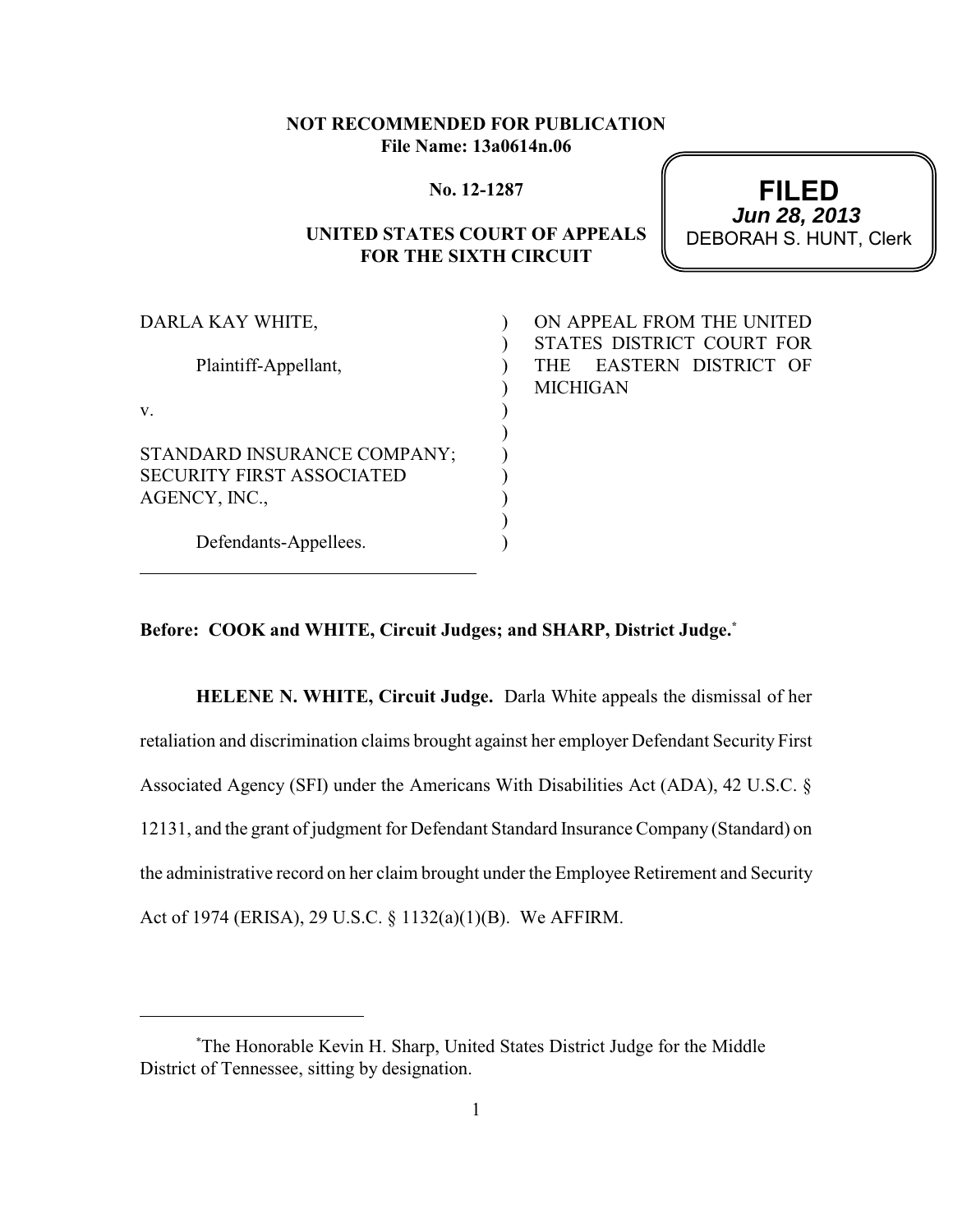White, a Certified Insurance Service Representative, was employed by SFI as a fulltime customer service agent from 2003 to February 2008. As an SFI employee, White was insured under group short- and long-term disability (LTD) policies that Defendant Standard procured from SFI. The LTD policy at issue is an employee welfare benefit plan governed by ERISA.

Following a non-work-related back injury in September 2007, White stopped working due to lower back pain that her physician, Dr. Beasecker, diagnosed as sciatica. Standard paid White short-term disability (STD) benefits through December 24, 2007, the maximum duration for STD benefits. In mid-December 2007, White returned to work, part time, with medical restrictions that she work not more than four hours a day and limit her bending and lifting. White worked part time for six to eight weeks. In the meantime, White's STD benefits expired on December 24, 2007, and converted to LTD benefits.

Standard approved White's LTD claim through February 11, 2008, in accordance with a letter from Dr. Beasecker opining that White would be able to return to full-time work by January 28, 2008. Standard's January 29, 2008 determination letter informed White that her disability claim was approved for payment only through February 11, 2008.

From mid-January on, White had difficulty working even four hours a day due to ongoing pain. She either did not work or left early six days in January; in February, she left early on the 6th and called in sick on the 7th, due to a back spasm. The following day, SFI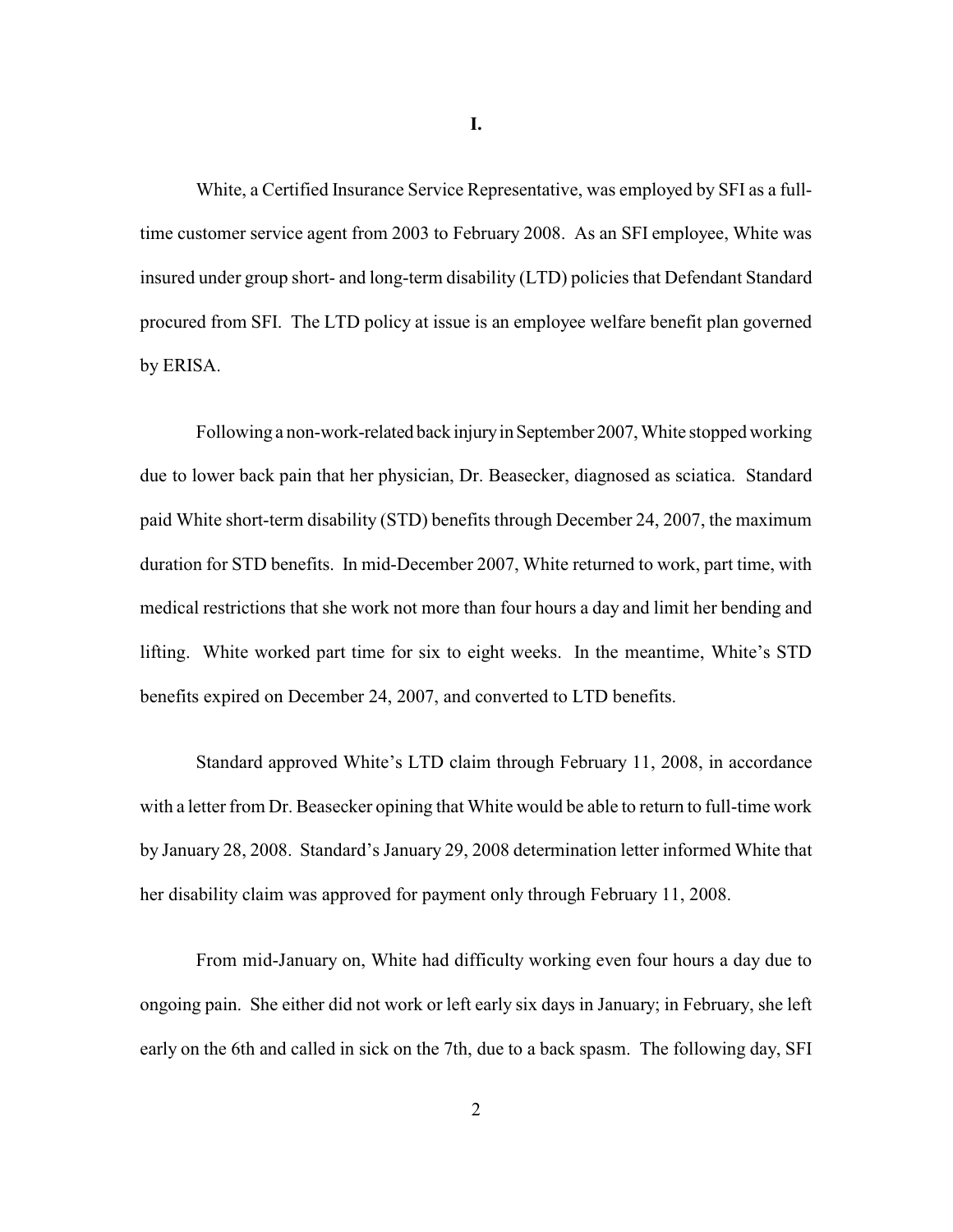terminated White's employment but advised that her position would remain open until the end of March 2008 should she be able to return to full-time work. White did not request to return to full-time work.

White unsuccessfully appealed Standard's decision to close her LTD claim three times, in June 2008, February 2009, and December 2009. White filed a charge with the EEOC and then filed the instant suit, asserting that SFI discriminated and retaliated against her in violation of the ADA, and that Standard improperly denied her continued LTD benefits after February 11, 2008. The district court's opinion fully sets forth additional background and the case's procedural history. *See White v. Standard Ins. Co.*, 895 F. Supp. 2d 817, 821–26 (E.D. Mich. 2012).

#### **II. ADA Discrimination Claim**

Title I of the ADA provided at pertinent times<sup>1</sup> that a covered employer "shall [not] discriminate against a qualified individual with a disability because of the disability of such individual in regard to . . . discharge of employees . . . and other terms, conditions, and privileges of employment." 42 U.S.C. § 12112(a). A plaintiff establishes a *prima facie* case of discrimination through indirect evidence by showing 1) that she is disabled, 2) that she is otherwise qualified for the position, with or without reasonable accommodation, 3) that she suffered an adverse employment action, 4) that the employer knew or had reason to know of

<sup>&</sup>lt;sup>1</sup>SFI terminated White's employment in February 2008, before the ADA Amendments Act of 2008 took effect on January 1, 2009, Pub. L. No. 110-325, 122 Stat. 3553. This court has held that the 2008 amendments are not retroactive. *See Donald v. Sybra, Inc.*, 667 F.3d 757, 764 (6th Cir. 2012).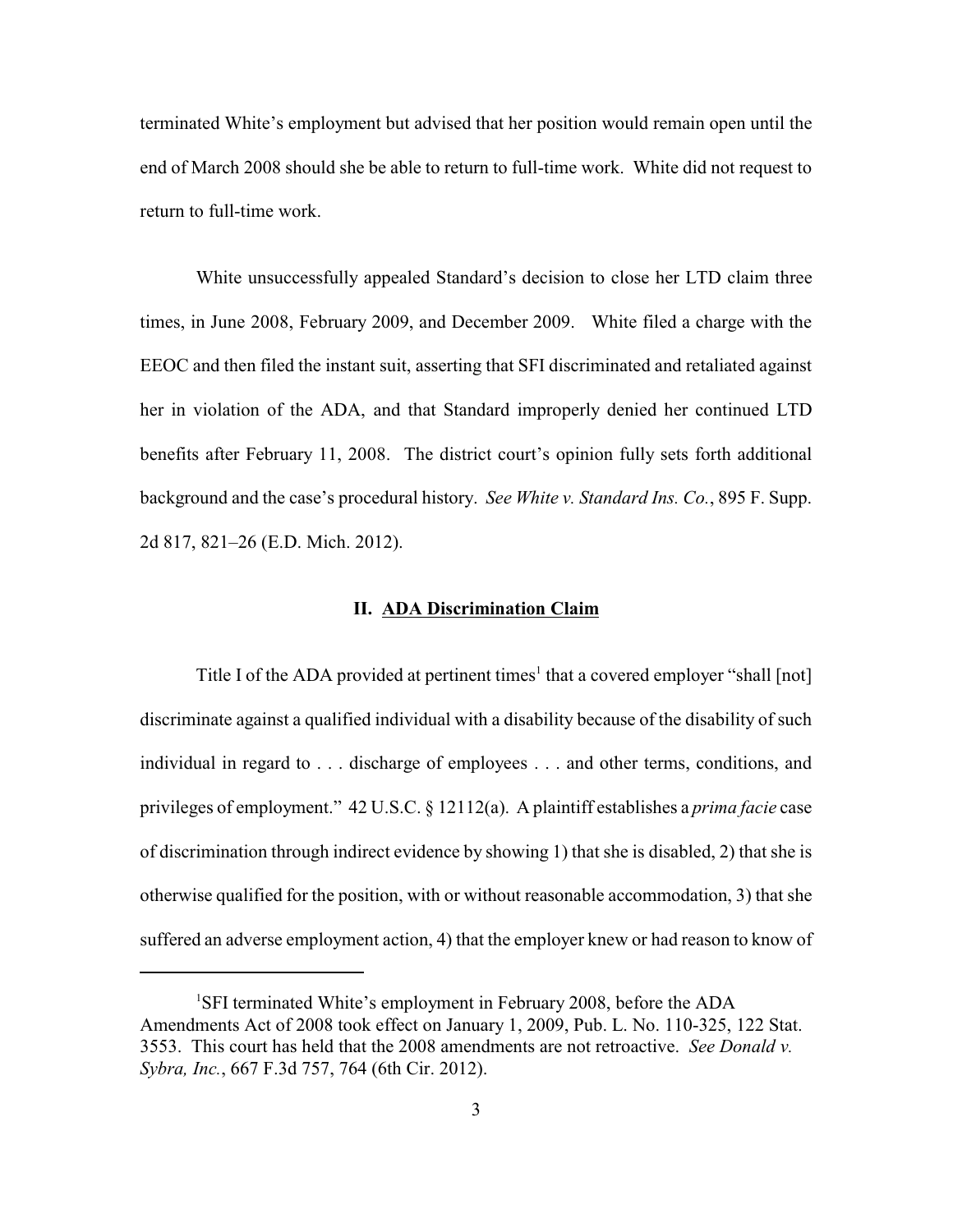her disability, and 5) that the position remained open while the employer sought other applicants or the disabled individual was replaced. *Macy v. Hopkins Cnty. Sch. Bd. of Educ.*, 484 F.3d 357, 365 (6th Cir. 2007), *rev'd in part on other grounds*, *Lewis v. Humboldt Acquisition Corp*., 681 F.3d 312, 314–17, 321 (6th Cir. 2012) (en banc) (holding that the ADA prohibits discrimination that is a "but-for" cause of the employer's adverse action, overruling *Monette v. Elec. Sys. Corp.*, 90 F.3d 1173, 1177–78 (6th Cir. 1996), which held that an ADA plaintiff must establish that his employer's adverse action was taken "solely" on the basis of his disability).

White contends that the district court erred in determining that there was no issue of material fact whethershe was a qualified individual with a disability, the second *prima facie* element. *Whitfield v. Tennessee*, 639 F.3d 253, 258–59 (6th Cir. 2011). A "qualified individual" is an individual with a disability "who, with or without reasonable accommodation, can perform the essential functions" of her position. 42 U.S.C. § 12111(8). A job function is essential if its removal would "fundamentally alter" the position. *Kiphart v. Saturn Corp.*, 251 F.3d 573, 584 (6th Cir. 2001) (quoting 29 C.F.R. § 1630.2(n) app. at 356).

SFI established that full-time work was an essential function of White's CSA position. *See Kleiber v. Honda of Am. Mfg., Inc.*, 485 F.3d 862, 869 (6th Cir. 2007) ("The employer will bear the burden of proving that a challenged job criterion is essential."). SFI presented uncontroverted evidence that it had never employed a CSA on a part-time basis, its written CSA job description stated that the position is full-time, and White acknowledged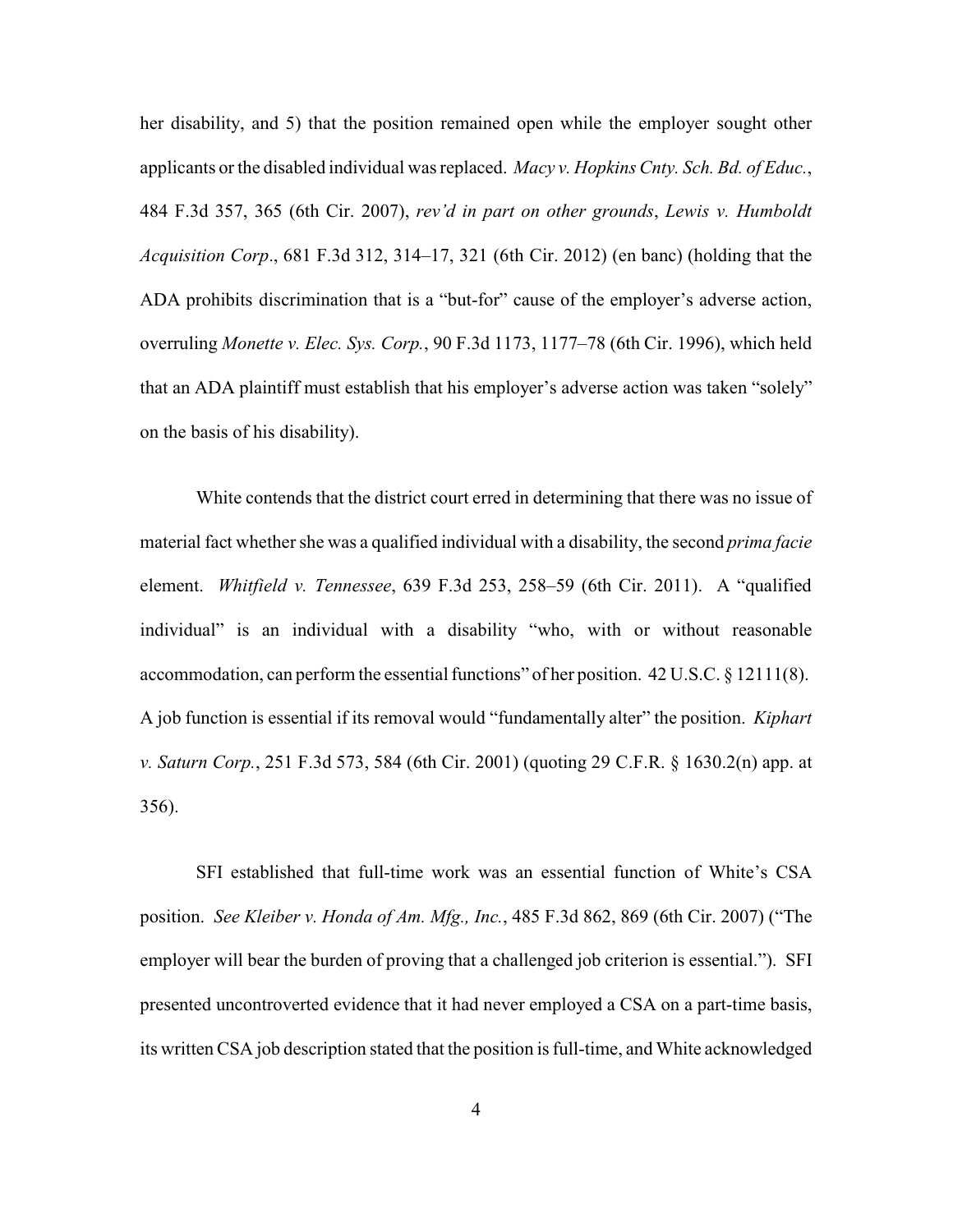on deposition that she was unable to complete the requirements of the position in a four-hour day. White also acknowledged that other employees were assigned on a rotating basis to cover her accounts for the remaining four hours, resulting in those employees working overtime to meet the needs of her assigned accounts.

Further, White did not establish that she requested a reasonable accommodation. *See id.* at 870 ("Generally, an ADA plaintiff bears the initial burden of proposing an accommodation and showing that that accommodation is objectively reasonable.") (citation and internal quotation marks omitted); *see also Smith v. Henderson*, 376 F.3d 529, 535 (6th Cir. 2004) ("Smith was entitled to a reasonable accommodation . . . so long as she was a 'qualified' individual with a disability, meaning that the modifications and adjustments she sought would have enabled her to perform the 'essential functions' of [her] job."). White's Reply Brief argues that she requested "additional part time opportunity" in February 2008 when SFI terminated her employment. Reply Br. at 6. Even if White had preserved this argument below it would fail because a request to *continue* working part-time when she had been unable to perform the essential functions of the CSA position while working part-time for weeks was not a request for a *reasonable* accommodation. SFI was not required to create a new part-time position where none previously existed, *Kleiber*, 458 F.3d at 869, and, even working part-time White could not have performed the essential functions of the job, *Lauby v. Swanson*, 124 F.3d 198, 1997 WL 561334, at \*4 (6th Cir. 1997) (table disposition); *Monette*, 90 F.3d at 1182 n.8. White thus failed to present sufficient evidence to establish the second *prima facie* element of her ADA discrimination claim—that she was an individual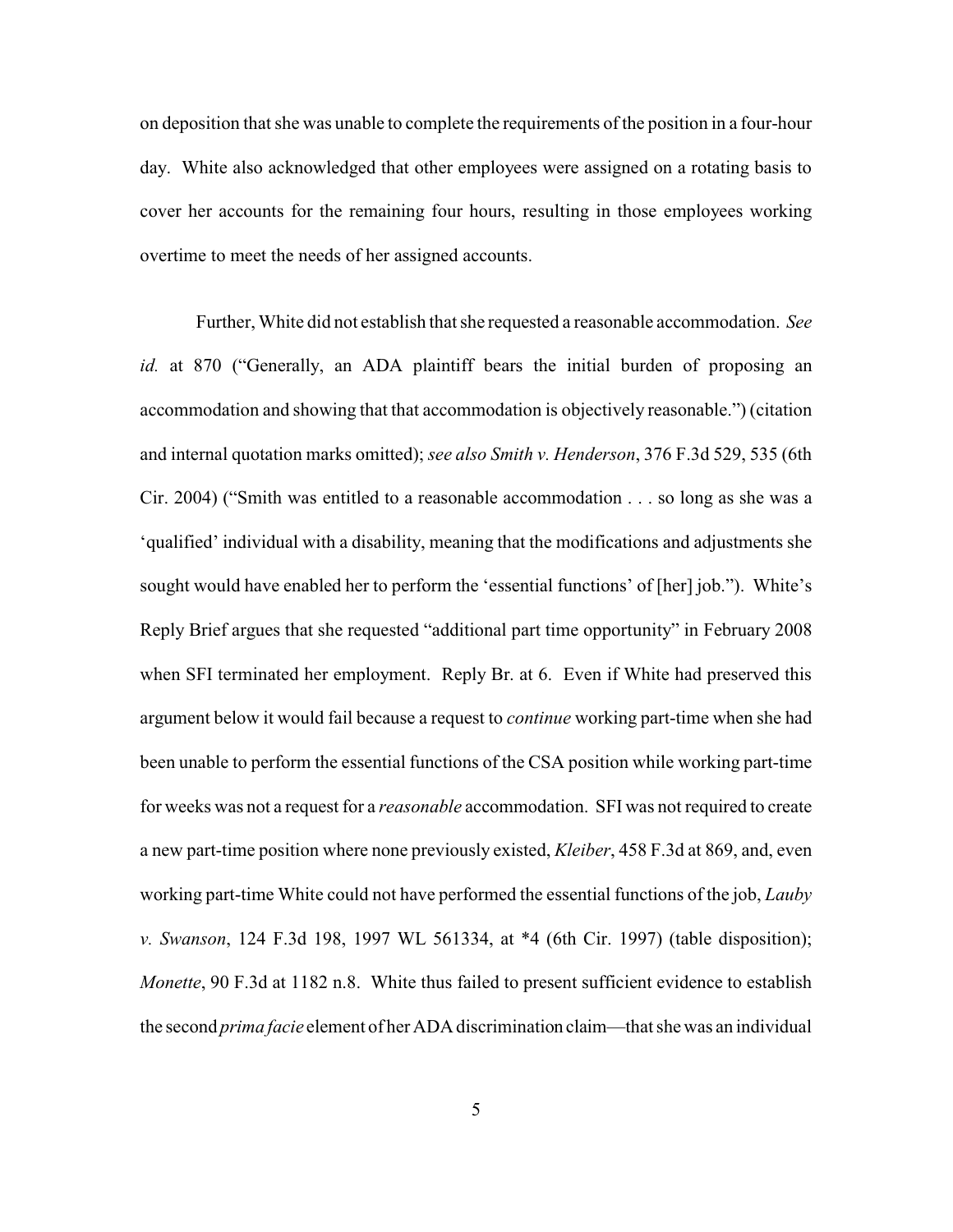with a disability "who, with or without reasonable accommodation, can perform the essential functions" of her position. 42 U.S.C. § 12111(8). Thus, summary judgment was proper.

#### **III. ADA Retaliation Claim**

To establish a *prima facie* retaliation case under the ADA a plaintiff must show that she engaged in a protected activity and suffered an adverse employment action, and that there was a causal link between the protected activity and the adverse employment action. *Bryson v. Regis Corp.*, 498 F.3d 561, 577 (6th Cir. 2007). If a plaintiff presents indirect evidence to establish her *prima facie* case, as here, the burden-shifting framework of *McDonnell Douglas Corp. v. Green*, 411 U.S. 792 (1973), applies. *Bryson*, 498 F.3d at 577. That is, the defendant must produce evidence of a legitimate, non-discriminatory reason for its adverse action, after which the plaintiff must show by a preponderance of the evidence that the proffered legitimate reason was not the true reason for the adverse employment action, but merely a pretext for retaliation. *Id.*

White contends that she sufficiently established that she engaged in protected activity before SFI terminated her employment to withstand summary judgment. SFI responds that there is no record of White having complained about disability discrimination before her February 8, 2008 termination and that, even if there were, White cannot show that SFI's reasons for terminating her employment were pretextual. White asserts that her inquiries of SFI management in late 2007 regarding the nature of her health insurance benefits and charges to her for these benefits constituted protected activity. White cited no authority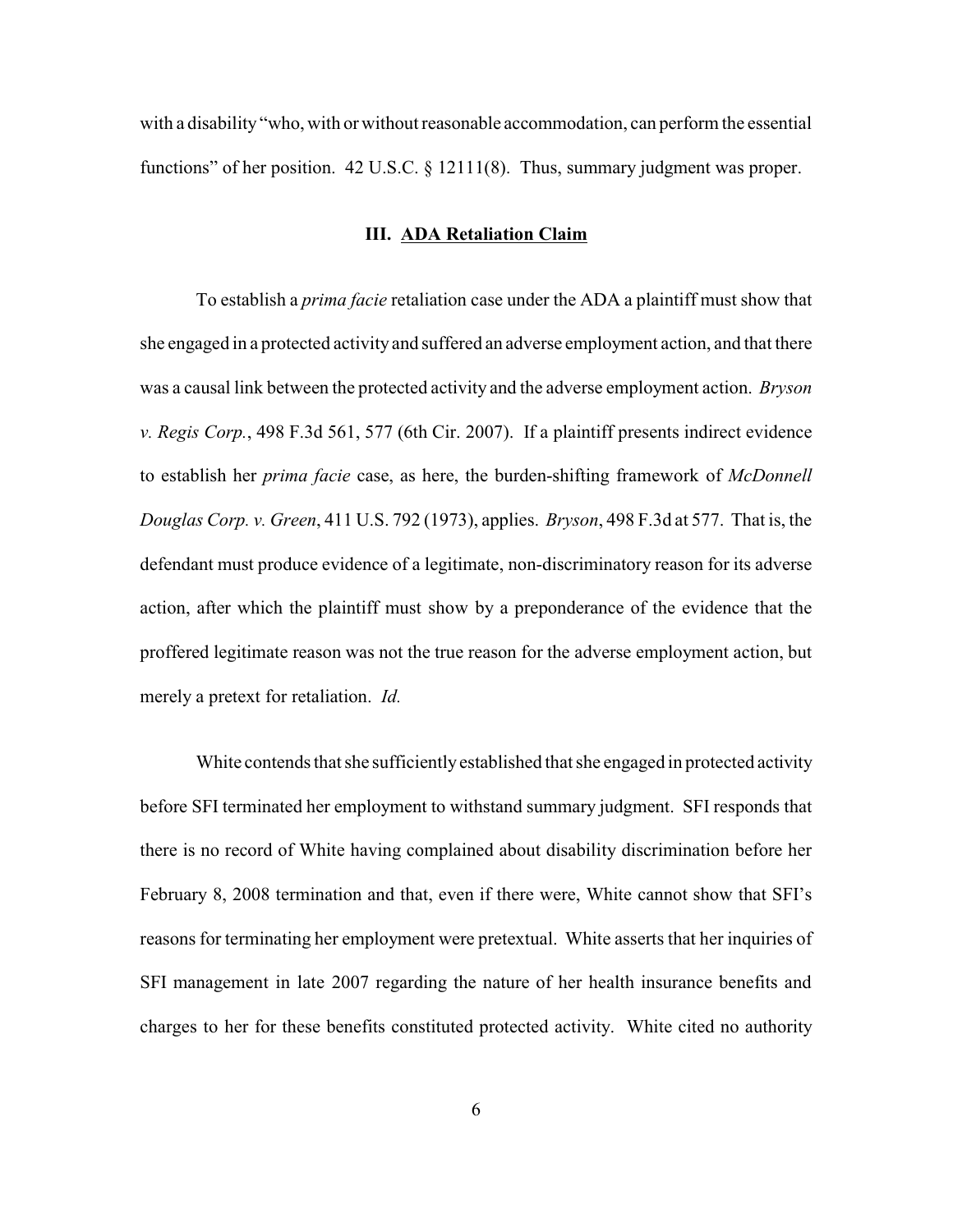below to support that such inquiries may constitute protected activity. *See United States v. Bean*, 214 F. App'x 568, 571 (6th Cir. 2007) (citing *Figueroa-Rubio v. INS*, 108 F.3d 110, 112 (6th Cir. 1997)). Only in her ReplyBrief does White cite authority, specifically, *Nguyen v. City of Cleveland*, 229 F.3d 559 (6th Cir. 2000). Unlike the instant case, the plaintiff in *Nguyen* filed a grievance and EEOC charges while employed. *Id.* at 565. *Nguyen* neither addresses nor supports that an employee's inquiries regarding health insurance benefits constitutes protected activity.

Additionally, White argues in her Reply Brief that her attendance while working parttime cannot be deemed the conclusive reason SFI abruptly terminated her employment because she had approximately 190 hours of vacation/personal time left. Reply Br. at 3. Even if preserved, this argument goes to pretext—an inquiry courts reach only if a plaintiff has established a *prima facie* case. *See Sullivan v. River Valley Sch. Dist.*, 197 F.3d 804, 810 (6th Cir. 1999). Here, White failed to establish that she engaged in protected activity and thus did not establish a *prima facie* case of retaliation. The district court's grant of summary judgment was thus proper.

## **IV. ERISA CLAIM**

Where, as here, an ERISA plan grants the administrator discretionary authority to determine benefit eligibility, we review benefit denials under a deferential arbitrary-andcapricious standard. *Firestone Tire & Rubber Co. v. Bruch*, 489 U.S. 101, 115 (1989); *Shelby Cnty. Health Care Corp. v. Majestic Star Casino*, 581 F.3d 355, 365 (6th Cir. 2009).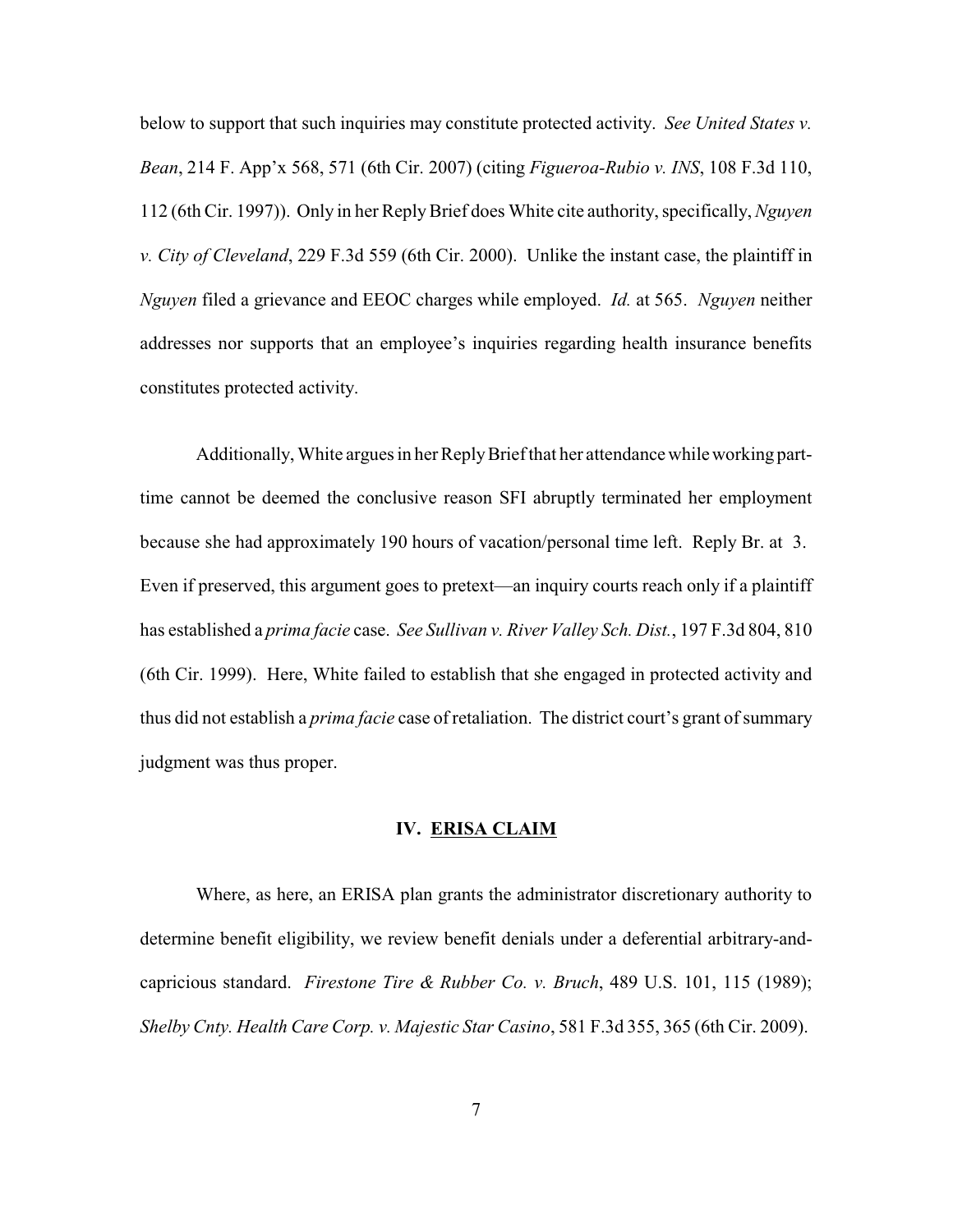"[W]e will uphold the administrator's decision 'if it is the result of a deliberate, principled reasoning process and if it is supported by substantial evidence.'" *Glenn v. MetLife*, 461 F.3d 660, 666 (6th Cir. 2006) (quoting *Baker v. United Mine Workers of Am. Health & Ret. Funds*, 929 F.2d 1140, 1144 (6th Cir. 1991)), *aff'd*, 554 U.S. 105 (2008). Arbitrary and capricious review "is the least demanding form of judicial review of administrative action." *Judge v. Metro. Life Ins. Co.*, 710 F.3d 651, 658 (6th Cir. 2013) (quoting *Davis v. Ky. Fin. Cos. Ret. Plan*, 887 F.2d 689, 693 (6th Cir. 1989)).

When applying arbitrary and capricious review, this court considers potential conflicts of interest, including when, as here, the plan administrator is also the payer of benefits. *Glenn*, 554 U.S. at 112. In the instant case, the district court weighed Standard's conflict of interest as a factor and properly determined that the record was devoid of evidence that any such conflict improperly influenced Standard's final decision to deny White continued LTD benefits. *See Smith v. Continental Cas. Co.*, 450 F.3d 253, 260 (6th Cir. 2006); *see also DeLisle v. Sun Life Assur. Co. of Canada*, 558 F.3d 440, 445 (6th Cir. 2009) (mere conclusory allegations of bias are not enough).

## **A.**

White concedes that the LTD policy grants Standard discretionary authority, but argues that Standard may not assert its discretionary authority because the state of Michigan prohibits discretionary clauses in insurance policies under Mich. Admin. Code R. 500.2202.<sup>2</sup>

 ${}^{2}R.500.2202$  provides:

<sup>(</sup>a) A discretionary clause unreasonably reduces the risk purported to be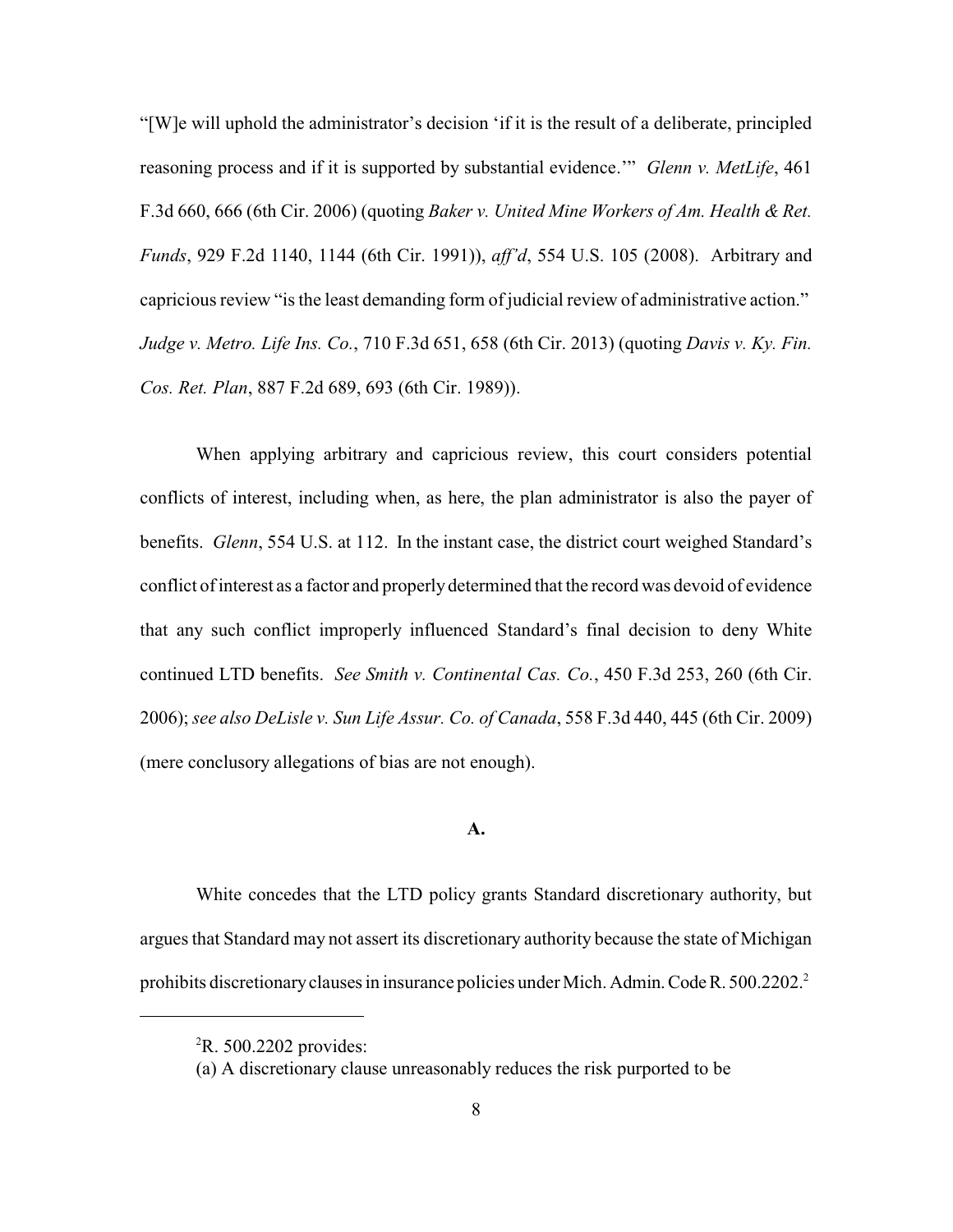This argument fails. Regulation 500.2202 became effective June 1, 2007. By its own terms it does not apply to the LTD policy at issue, Number 627108-A, which was amended on June 1, 1999, but not on or after July 1, 2007. *See Morrison v. Unum Life Ins. Co. of Am.*, 730 <sup>3</sup> F. Supp. 2d 699, 706 (E.D. Mich. 2010) ("the intended purpose of the Regulation was to invalidate discretionary clauses in contracts which existed prior to its effective date, but only from and after any revision occurring on or after July 1, 2007.").

assumed in the general coverage of the policy within the meaning of MCL 500.2236(5).

. . . .

Mich. Admin. Code R. 500.2202 (emphasis added).

<sup>3</sup>Standard's Group LTD Insurance policy has an effective date of November 1, 1996, was amended on June 1, 1999, and has not been amended since. White asserts that because Standard's *Group Life* Insurance policy was amended on December 1, 2007, R. 500.2202 applies to the *LTD* policy. But White did not argue below that the Group Life Insurance policy had been *amended* on December 1, 2007; rather, she argued that because R. 500.2202 took effect before Standard denied her claim, Standard could not assert its discretion under the policy.

In response to White's argument on appeal, Standard points to language in the December 2007 amendments stating that they are "[a]ttached and made a part of Group Policy 627108-C," which is the Group Life Insurance Policy. The Group LTD policy is numbered 627108-A. White's Reply Brief asserts that the Group LTD and Life Insurance policies are one and the same because all correspondence she received from Standard identifies her claim as being handled under "Group No 627108." *See Sanborn v. Parker*, 629 F.3d 554, 579 (6th Cir. 2010) (noting that "arguments made to us for the first time in a reply brief are waived.") In any event, as Standard asserts, the two policies bear different effective dates and amendments to each have been issued separately.

<sup>(</sup>c) On and after the first day of the first month following the effective date of these rules, a discretionary clause issued or delivered to any person in this state in a policy, contract, rider . . . or similar contract document is void and of no effect. *This does not apply to contract documents in use before that date, but does apply to any such document revised in any respect on or after that date*.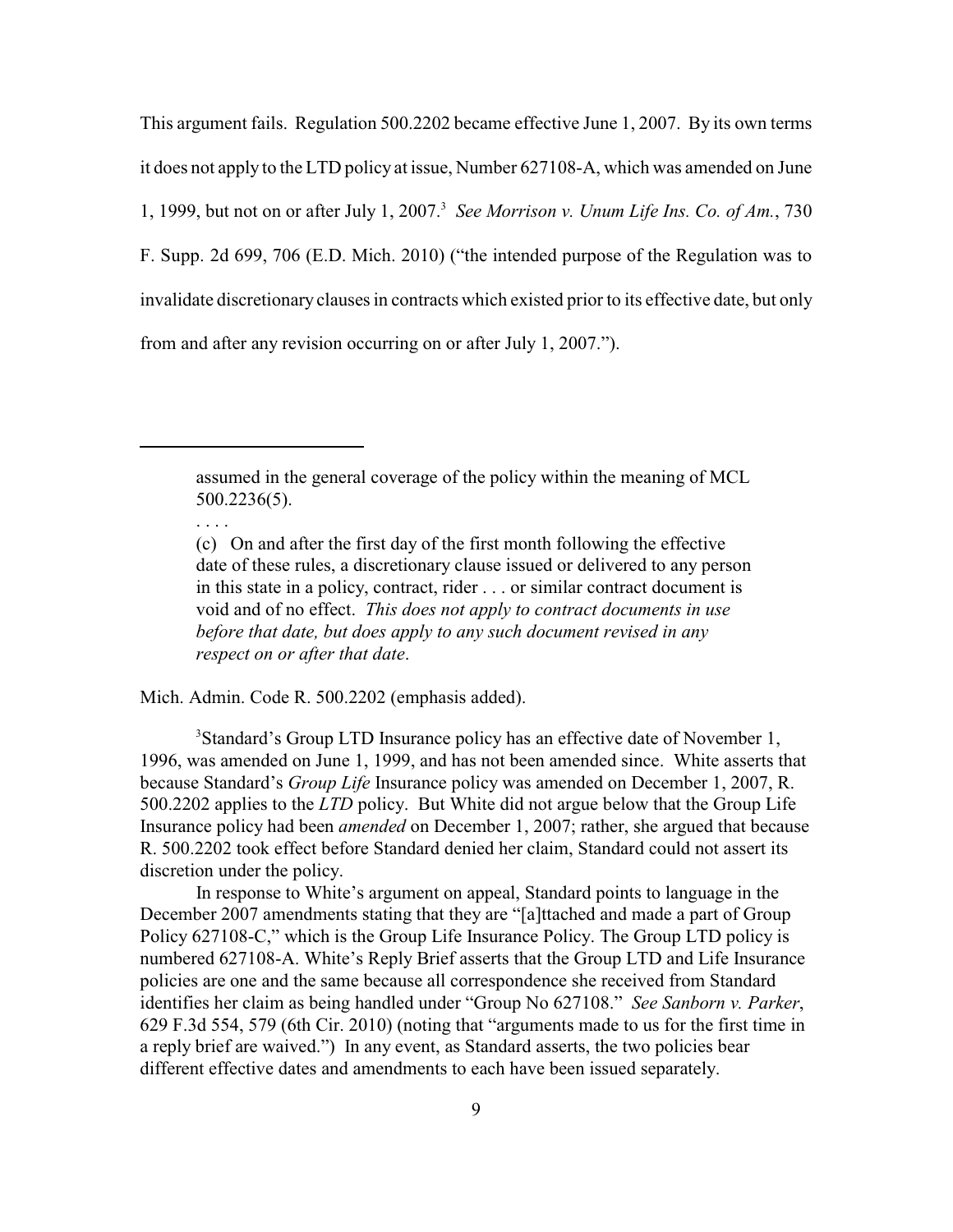**B.**

Alternatively, White argues that Standard's denial of continued LTD benefits was arbitrary and capricious because she met the policy definition for continued LTD benefits. However, White does not explain how the district court erred and simply repeats arguments made below (which the district court's 60-page opinion fully addressed). In any event, we address the arguments briefly.

The Plan provides LTD benefits for a maximum of 24 months if the participant satisfies the "Own Occupation" definition of disability: "You are Disabled from your Own Occupation if, as a result of Physical Disease [or] Injury . . . you are unable to perform with reasonable continuity the Material Duties of your Own Occupation." The Plan defines "Own Occupation" as "any employment . . . or vocation that involves Material Duties of the same general character as your regular and ordinaryemployment with the Employer," and specifies that "[y]our Own Occupation is not limited to your job with your Employer."

Standard's vocational specialist reviewed SFI's job description and determined that White's Occupation matched the DOT classification for insurance customer service representative and compared the physical demands of White's Own Occupation with her functional capacity as reflected in her medical records. Standard relied on Dr. Papenfuse's assessment of functional capacity tests that measured the extent to which White's pain limited her functional capacity and agreed with his March 2008 recommendation (after SFI